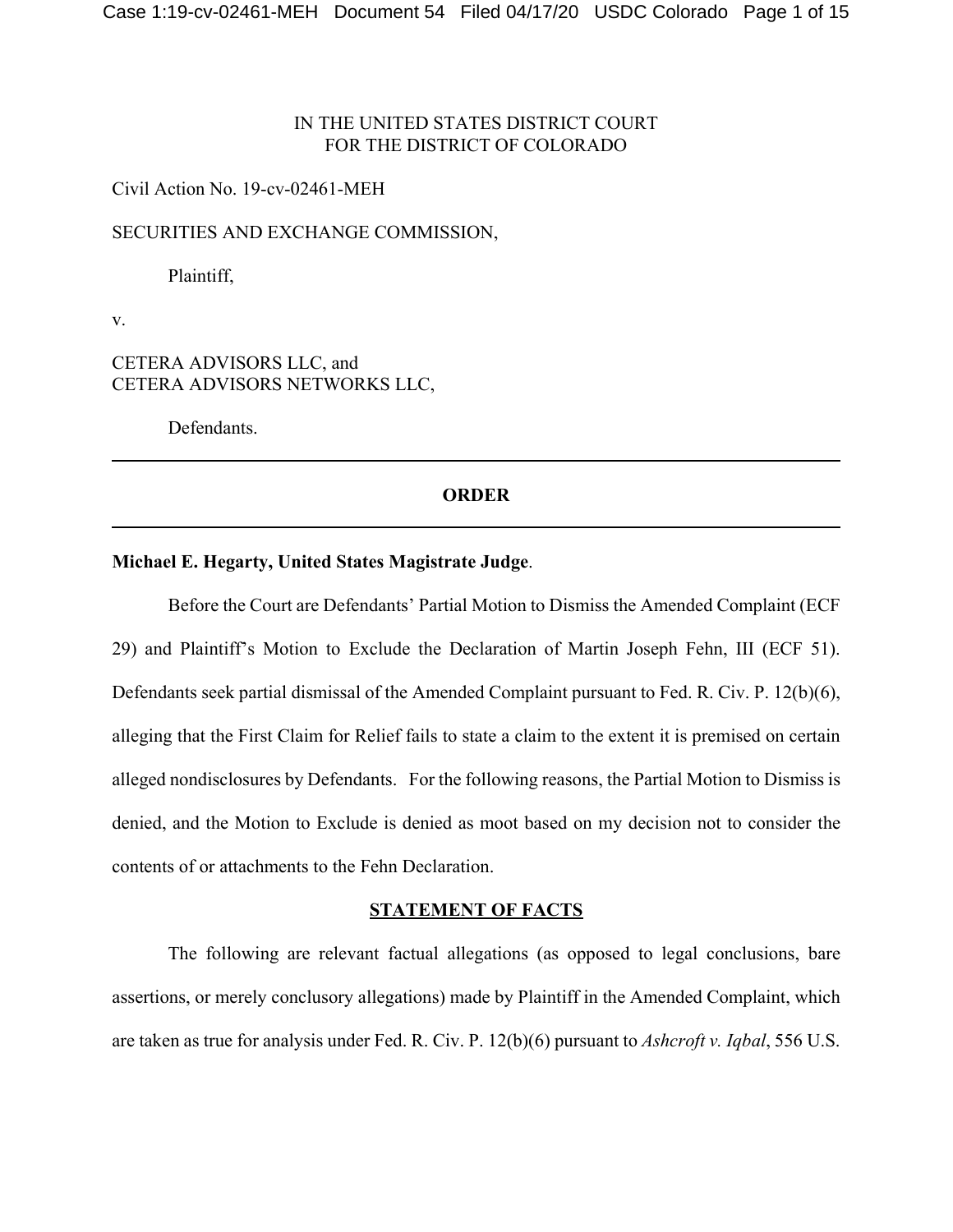662, 678 (2009).<sup>1</sup>

Cetera Advisors LLC ("CA") and Cetera Advisors Networks LLC ("CAN") (collectively "Cetera") are separately registered with the SEC as both investment advisers and broker-dealers. Combined they have approximately \$30 billion of assets under management, a majority of which is held in discretionary client accounts in which they make investment decisions for their clients. CA and CAN are owned by the same entity, offered similar investment choices and advisory programs, shared compliance personnel, and had nearly identical policies and disclosures. Cetera provides investment advisory services to its clients through over 1,500 investment advisory representatives ("IARs"), including individual retirement investors. These services include investment advice and management of clients' investment portfolios. In exchange for these advisory services, Cetera's clients pay advisory fees to Cetera in the form of a percentage of the clients' managed assets. As an investment adviser, Cetera is a fiduciary to its advisory clients. Cetera received over \$21 million as a result of its alleged breaches of fiduciary duty described in the Complaint and below.

Cetera recommended, purchased, and held, on behalf of its clients, shares in mutual fund "share classes" that charged 12b-1 fees. Some mutual fund share classes charge 12b-1 fees to cover fund distribution and shareholder service expenses ("Class A shares"). Such 12b-1 fees are included

<sup>&</sup>lt;sup>1</sup>Although Defendants invite me to scour publicly available Internet documents (provided to me as attachments to their brief) for additional facts ostensibly because they are amenable to judicial notice, I will rely here solely on the Amended Complaint except where otherwise noted. Although I agree that taking judicial notice of factual material on the Internet is appropriate and even necessary at times, Defendants will have the opportunity at the summary judgment stage to rely upon appropriate evidence outside the pleadings. Moreover, because Defendants filed a motion for *partial* dismissal, I do not think it appropriate from a judicial resources perspective to convert the motion to one for summary judgment. Thus, this Order is certainly not the final decision on the merits of Plaintiff's claims, but only on their plausibility.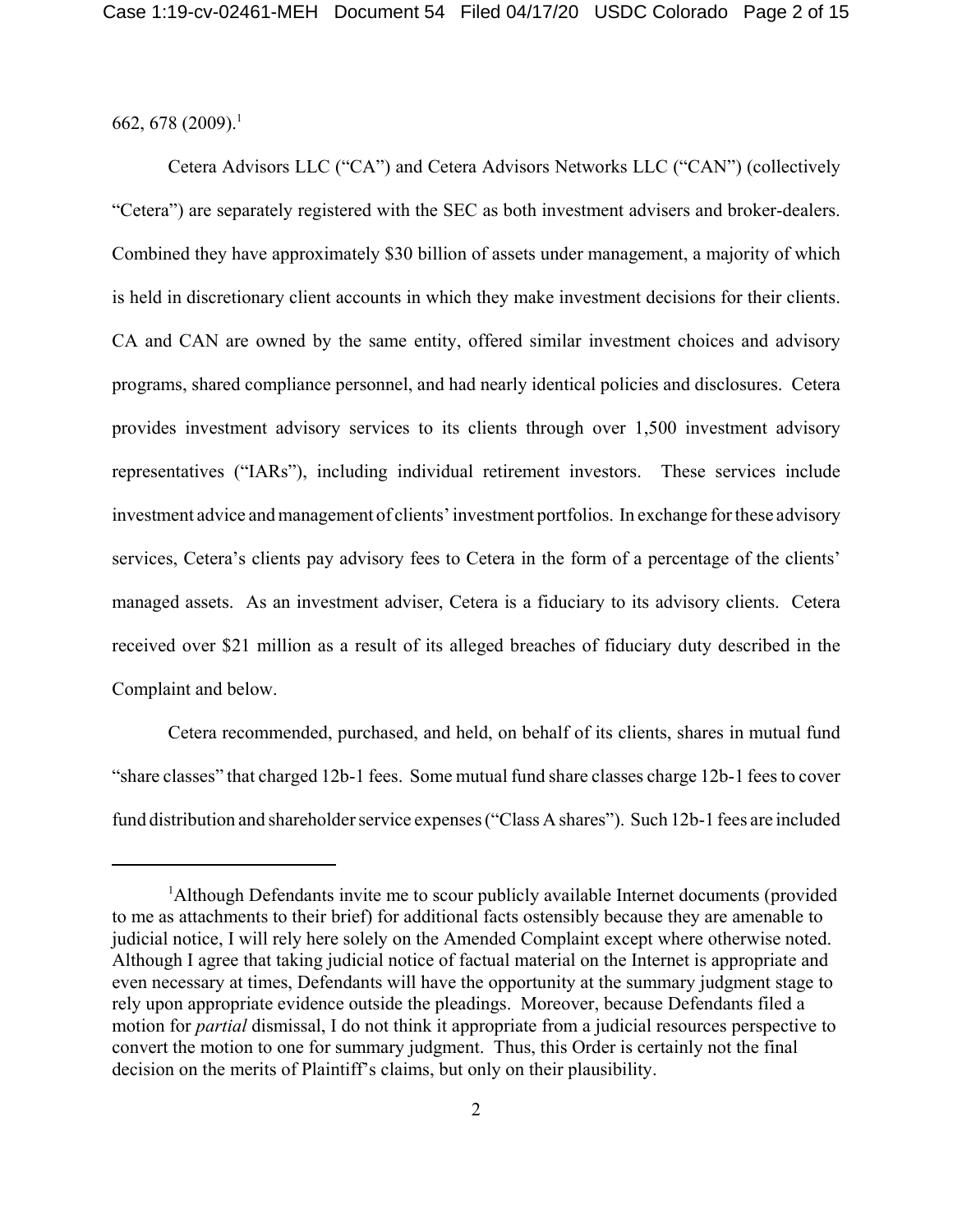in the total operating expenses for that particular share class and generally range from fifteen to twenty-five basis points per year. The 12b-1 fees are deducted on an ongoing basis from the fund's assets and are paid to the fund's distributor, who remits the 12b-1 fees to the broker-dealer that sold the shares, in this case Cetera. Many mutual funds offer share classes that do not charge 12b-1 fees ("Class I Shares"). While containing the same portfolio of securities, assuming all other fees are the same, Class I Shares are lower-cost than Class A shares of the same fund. Thus, investors who hold Class I Shares will pay lower total fund operating expenses and earn higher returns than those who hold Class A shares.

In violation of its duty to act in its clients' best interests, Cetera placed (and kept) its advisory clients into higher-cost share classes despite knowing lower-cost share classes were available for the same fund. This conduct also breached Cetera's fiduciary duty to seek best execution, which in this context means failing to seek to purchase the mutual fund share classes for clients in such a manner that the clients' total costs or proceeds in each transaction are the most favorable under the circumstances. Cetera had an incentive to have its clients invest in the higher-cost Class A shares, because it received and shared with its IARs the 12b-1 fees, which was contrary to its clients' interest to own the lower-cost shares.

Cetera was aware of the lower cost shares. From September 2012 it maintained and periodically updated a mutual fund buy list, which included firm-approved mutual funds and share classes that its IARs were directed to use to select mutual funds for their clients ("Mutual Fund Buy List"). For each fund family, the Mutual Fund Buy List included a firm-recommended share class, which typically was the lowest-cost share class. Beginning in 2012, Cetera obtained waivers to allow clients to purchase lower-cost share classes, and those classes were added to the Mutual Fund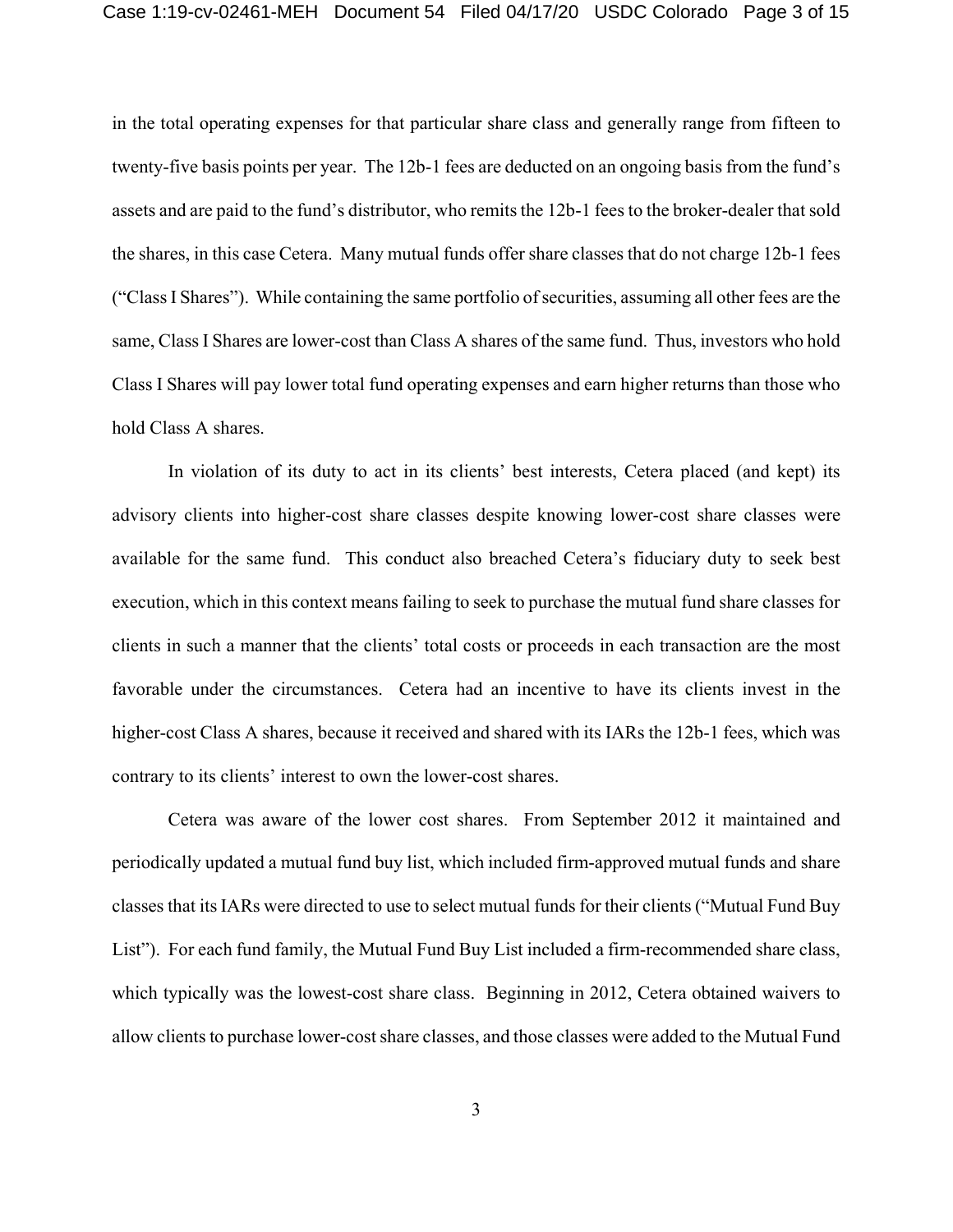Buy List (the "Initiative"). The Initiative was motivated by IARs' requesting access "to lowest cost shares for alignment with their fiduciary obligations."

In June 2013, CA's President and CEO announced to the firm's IARs that by the end of the first quarter of 2014, CA would remove higher-cost share classes from the Mutual Fund Buy List, and IARs would no longer be able to purchase higher-cost share classes. Further, in June 2014, the Initiative recommended that Cetera rebate all 12b-1 fees. Cetera did not implement this recommendation until December 2016. Because Cetera did not implement its own recommendations, its clients held assets in higher-cost mutual fund share classes when otherwise identical, lower-cost share classes of the same fund were available, and Cetera's clients paid and Cetera received \$10 million in 12b-1 fees, which Cetera never rebated.

Cetera is required to file and update, at least annually, disclosures in a uniform registration application called a Form ADV. As part of this application, Cetera is required to make certain disclosures in an SEC-mandated Form ADV Part 2A ("Brochure"). The Form ADV, including the Brochure, is designed to provide disclosure to advisory clients so they can understand the firm's economic incentives that might influence the firm's decision-making on the clients' behalf. They also provide a way for clients to compare a firm's fees, compensation, and business practices with other firms. Cetera is required to provide its Brochure to its clients and prospective clients and provide updated Brochures or summaries of material changes to clients going forward.

Cetera's Form ADV Brochure included the following language from March 2013 through December  $2016^2$ :

<sup>&</sup>lt;sup>2</sup>The Amended Complaint includes some of this language, but the complete advisement is provided here.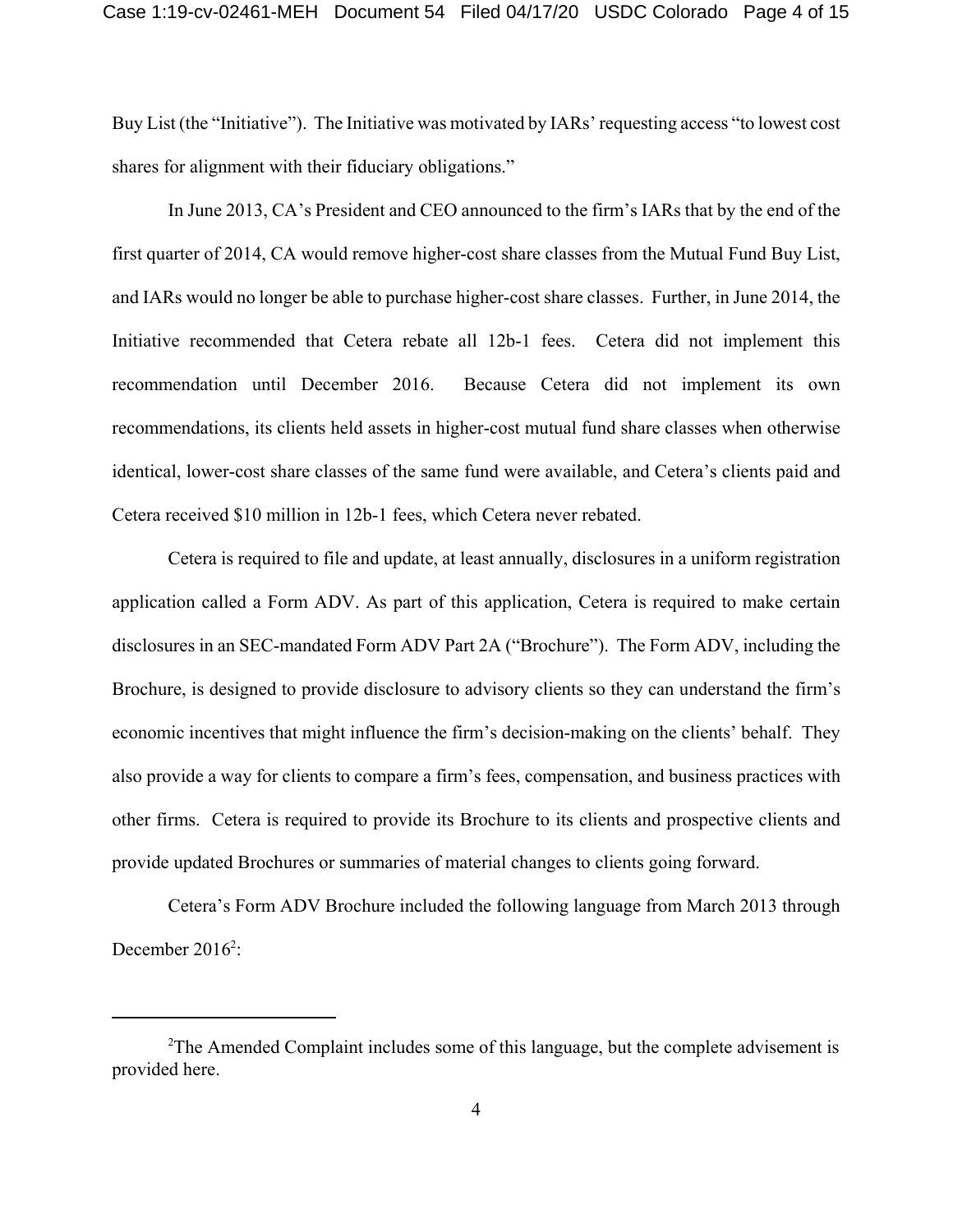Accounts may invest in load and no-load mutual funds that may pay the firm annual distribution charges, sometimes referred to as  $12(b)$ -1 fees.... When  $12(b)$ -1 fees are paid to us, for investments made in Preferred and Prime non-retirement accounts, a portion is passed to your advisor. The Firm will retain 12(b)-1 fees received for Premier non-retirement accounts. Because of the additional compensation that these payments represent, there is a financial incentive for your advisor to recommend funds that pay 12(b)-1 fees over funds that have no fees or lower fees.

Cetera failed to advise its clients that they were being invested in higher-cost share classes that paid 12b-1 fees when lower-cost share classes were available for the same mutual funds. By omitting any mention of share class distinctions, Cetera failed to inform its clients that as their investment adviser it was recommending share classes that paid it 12b-1 fees when a less-costly share class of the same mutual fund was available. Further, from March 2013 through December 2016, Cetera disclosed it "may" invest in load and no-load mutual funds that "may" pay 12b-1 fees. However, Cetera's Brochures said nothing about the existence of multiple share classes within mutual funds, or its conflict of interest associated with receiving additional compensation by placing client assets in higher-cost share classes when a lower-cost share class of the same fund was available. Moreover, the Mutual Fund Buy List allowed Cetera's IARs to purchase higher-cost share classes for clients who were already paying 12b-1 fees to Cetera, while also informing its IARs that they were required to invest new clients in the "recommended" lower-cost share class. Cetera did not disclose this disparate treatment of its clients. Finally, prior to June 2015, Cetera's Brochures falsely represented that "[t]o help mitigate this conflict of interest [from receiving 12b-1 fees], we monitor the sales activity of our [IARs] to ensure that the products and services they offer to you are appropriate for your specific situation." In fact, Cetera did not evaluate whether it had placed its advisory clients in the most favorable share class.

Cetera put its clients in mutual funds offered by a third-party broker-dealer (the "Clearing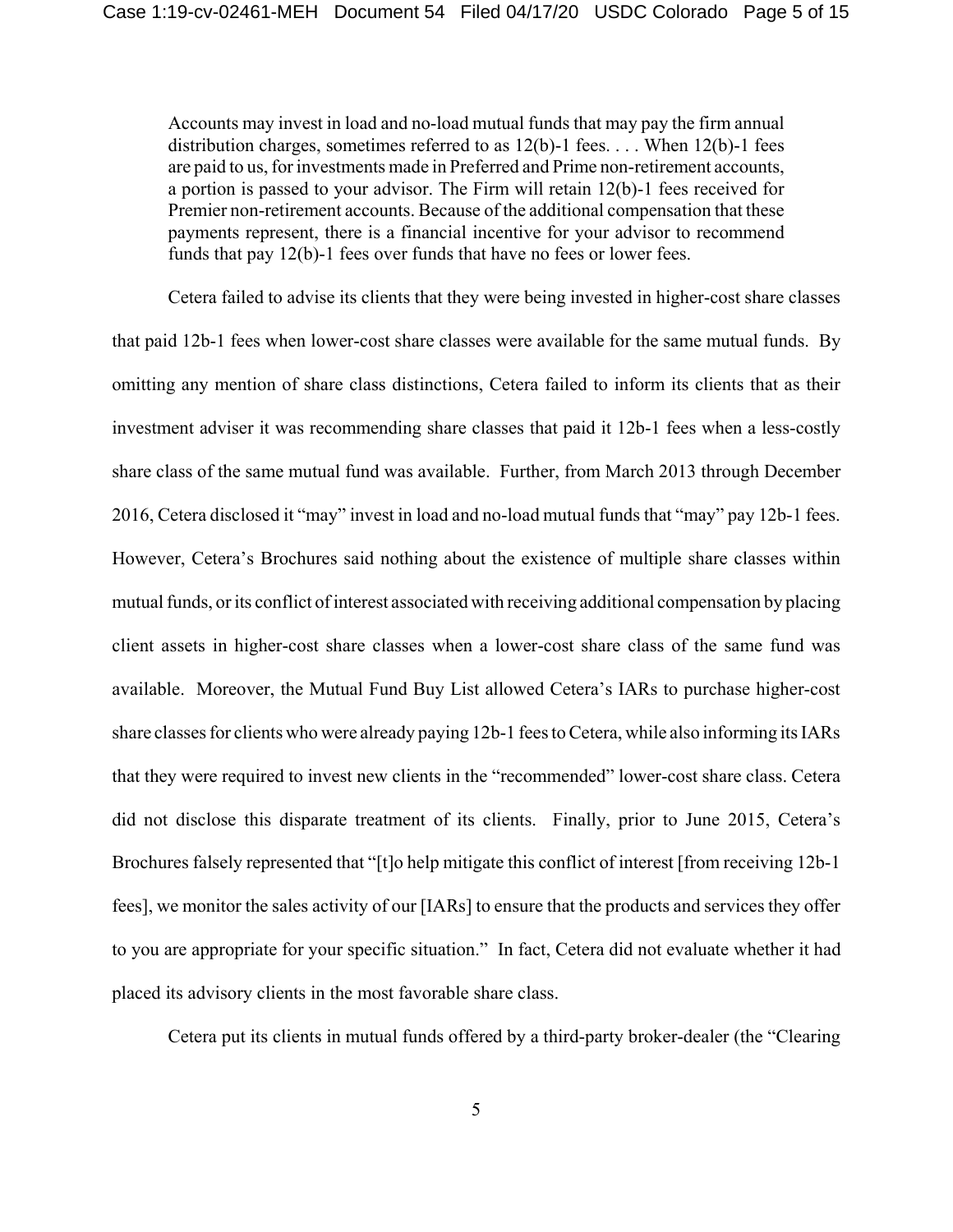Broker"). The Clearing Broker offered its no-transaction-fee mutual fund program (the "NTF Program") to Cetera. The NTF Program had two sub-programs: (a) no-load mutual funds that did not pay sales commissions ("NTF A"), and (b) "load" mutual funds where the Clearing Broker waived the sales commissions if purchased in fee-based advisory accounts ("NTF B"). The amount of revenue that the Clearing Broker shared with Cetera was based on the amount of client assets Cetera invested in the mutual funds in NTF A. When Cetera selected an investment for a client, it had more than one mutual fund to choose from, including the choice of selecting other investments or mutual funds that did not participate in NTF A. Cetera's receipt of compensation through NTF A created a material conflict of interest, because it incentivized Cetera to invest client assets through NTF A over other investments.

Prior to June 2015, Cetera's Brochures did not have any disclosures related to the compensation it received from investing clients in mutual funds through NTF A. Both before and after June 2015, Cetera did not have any disclosures detailing the program or explaining the conflict of interest this arrangement presented. Starting in June 2015, Cetera misleadingly disclosed in its Brochure that the Clearing Broker "may" pay it a share of the fees the Broker received from mutual funds that participated in NTF A.

Starting in September 2014, Cetera began receiving yet more money from the Clearing Broker based on Cetera investing clients in mutual funds. At this time, the Clearing Broker agreed to pay Cetera a percentage of service fees it received from NTF B funds as well as certain service fees the Clearing Broker received from mutual funds participating in the Clearing Broker's "transaction-fee" mutual fund program, called "TF Program." As a result, Cetera was incentivized to recommend mutual funds for which it received this compensation from the Clearing Broker over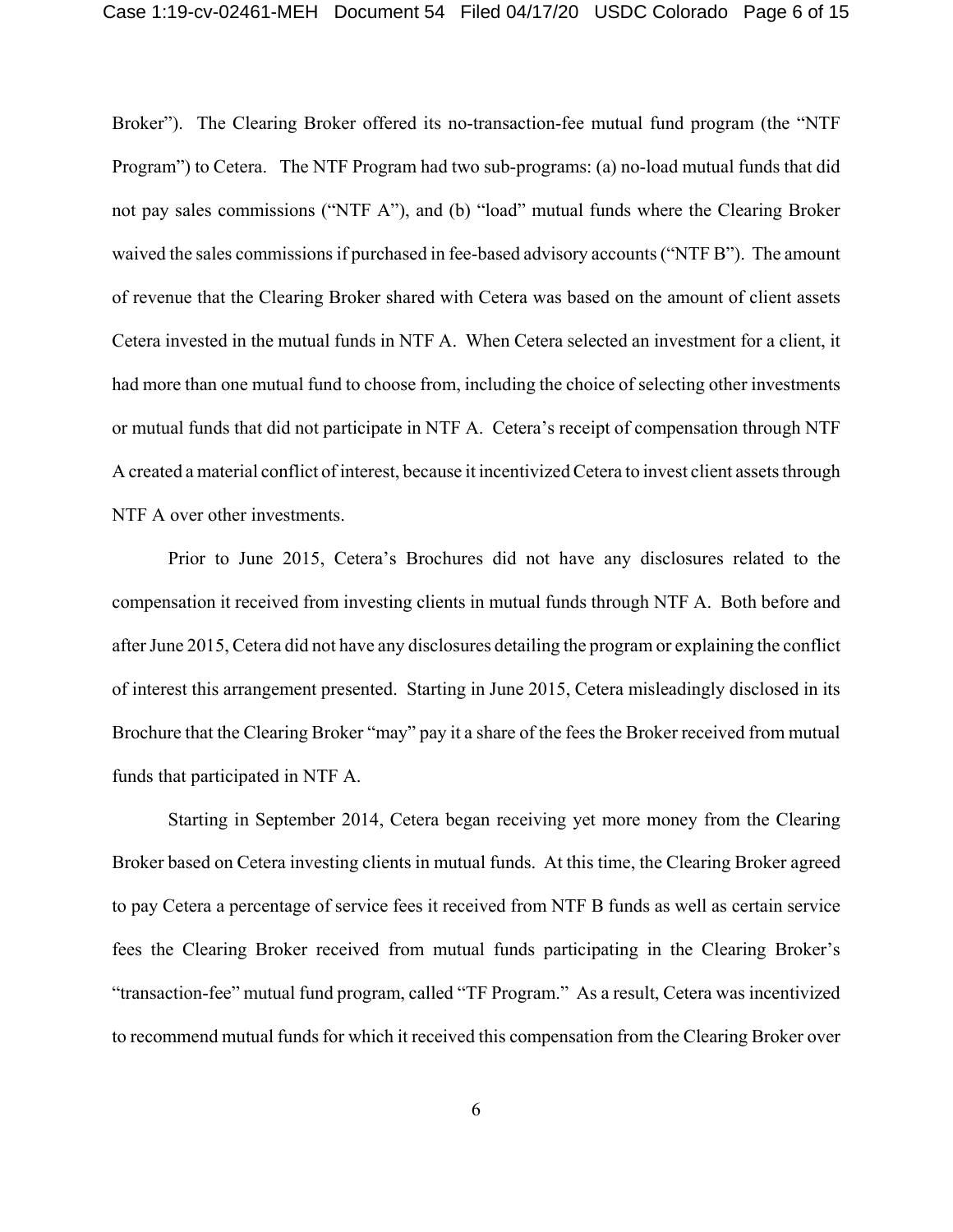other investments when rendering investment advice to its clients. During the relevant periods, Cetera did not disclose TF Program service fees and made no or inadequate disclosures relating to NTF B service fees, even though Cetera represented to the Clearing Broker that it had disclosed this information to its clients.

Cetera's agreement with the Clearing Broker set forth fees that Cetera would pay to the Clearing Broker for the broker providing certain services to Cetera's clients unless Cetera instructed the Clearing Broker to charge these fees to Cetera's clients directly. This agreement also itemized certain services that "may be billed directly to the client with a customized markup," including things like inactive account fees and confirmation fees ("NTF Mark-Ups"). Cetera directed the Clearing Broker to mark up these fees by a specific amount, charge Cetera's clients directly, then remit that marked-up portion to Cetera. Accordingly, with Cetera's knowledge and at its direction, the Clearing Broker added a material amount of NTF Mark-Ups – up to  $300\%$  – to the Clearing Broker's fees, which the Clearing Broker paid to Cetera. The Clearing Broker would directly charge Cetera's clients (and retain) a fee for performing the service and also charge a mark-up on that fee in an amount that Cetera determined and retained. Despite the agreement with the Clearing Broker providing that Cetera was responsible for notifying its clients of any mark-up, Cetera failed to do so. Even if Cetera's clients requested a "fee schedule" which was available from their IAR, that schedule did not show the mark-up that Cetera charged. Cetera received \$3.5 million of NTF Mark-Ups, which created a financial incentive for it to continue to use the Clearing Broker so it could receive NTF Mark-Ups.

Cetera had policies and procedures contained in its Written Supervisory Procedures and IAR Manuals (collectively "Compliance Manual") for disclosing all material facts including conflicts of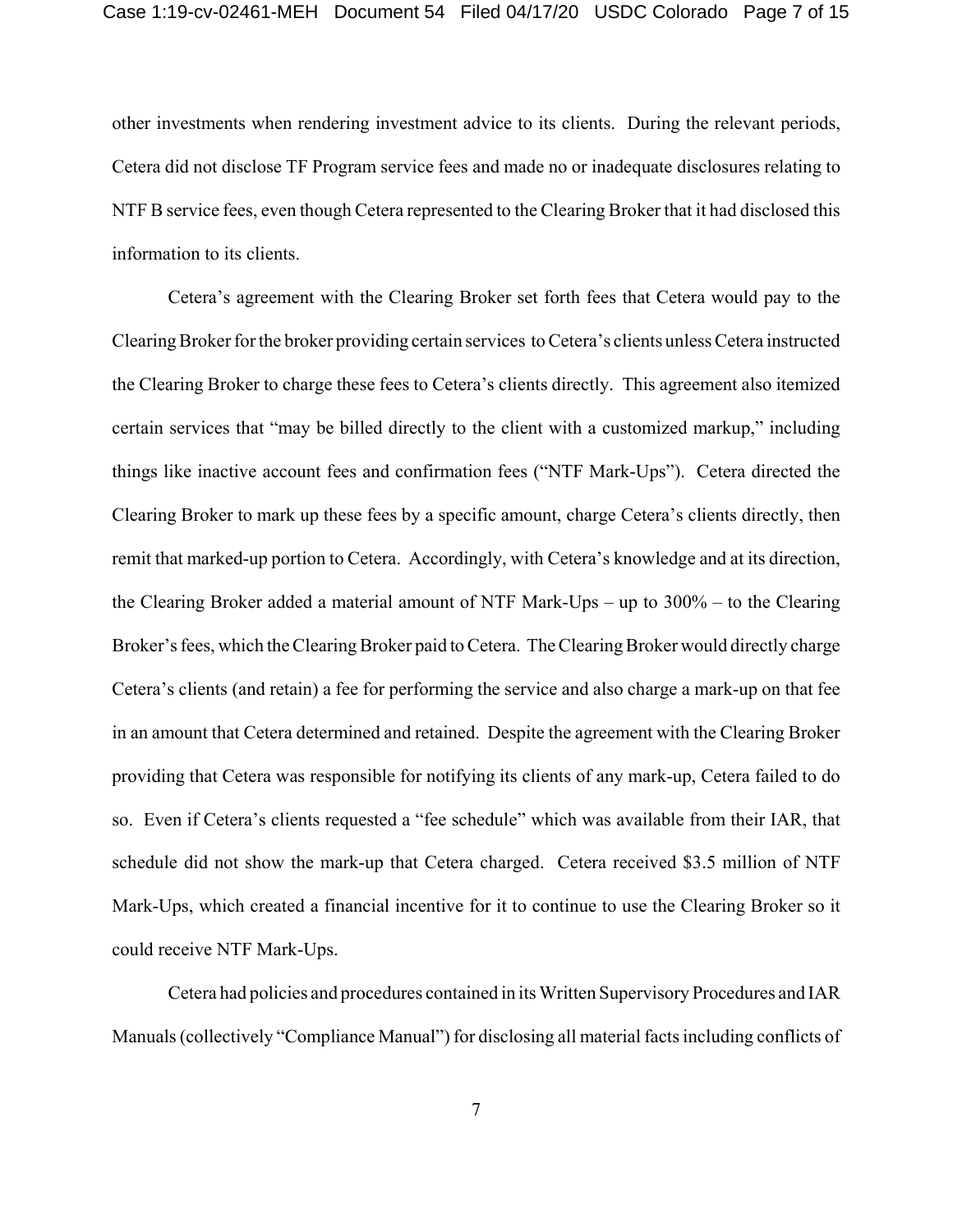interest. Cetera's Compliance Manual instructed that Cetera "should fully and accurately disclose the material facts regarding the true costs of any recommended product and disclose any actual or potential conflict of interest that could impair the objectivity" of Cetera, and that Cetera and its IARs "should fully and accurately disclose the material facts regarding the true costs, benefits and limitations of any service or product recommended and disclose any actual or potential conflict of interest that could impair the objectivity" of the adviser or its IARs. Cetera failed to implement these policies and procedures. Among other things, it did not disclose the true cost of investing in specific mutual fund shares or the conflict resulting from it receiving 12b-1 fees. Cetera's Compliance Manual also instructed its IARs that they could only purchase share classes that appeared on the Mutual Fund Buy List and that IARs must recommend the "most favorable share class" to its clients. As discussed above, Cetera failed to implement these internal procedures.

#### **LEGAL STANDARDS**

## A. **Standard under Fed. R. Civ. P. 12(b)(6)**

The purpose of a motion to dismiss under Fed. R. Civ. P.  $12(b)(6)$  is to test the sufficiency of the plaintiff's complaint. *Sutton v. Utah State Sch. For the Deaf & Blind*, 173 F.3d 1226, 1236 (10th Cir. 2008). "To survive a motion to dismiss, a complaint must contain sufficient factual matter, accepted as true, to 'state a claim to relief that is plausible on its face.'" *Iqbal*, 556 U.S. at 678 (quoting *Bell Atl. Corp. v. Twombly*, 550 U.S. 544, 570 (2007)). Plausibility, in the context of a motion to dismiss, means that the plaintiff pled facts which allow "the court to draw the reasonable inference that the defendant is liable for the misconduct alleged." *Id. Twombly* requires a two-prong analysis. First, a court must identify "the allegations in the complaint that are not entitled to the assumption of truth," that is, those allegations which are legal conclusions, bare assertions, or merely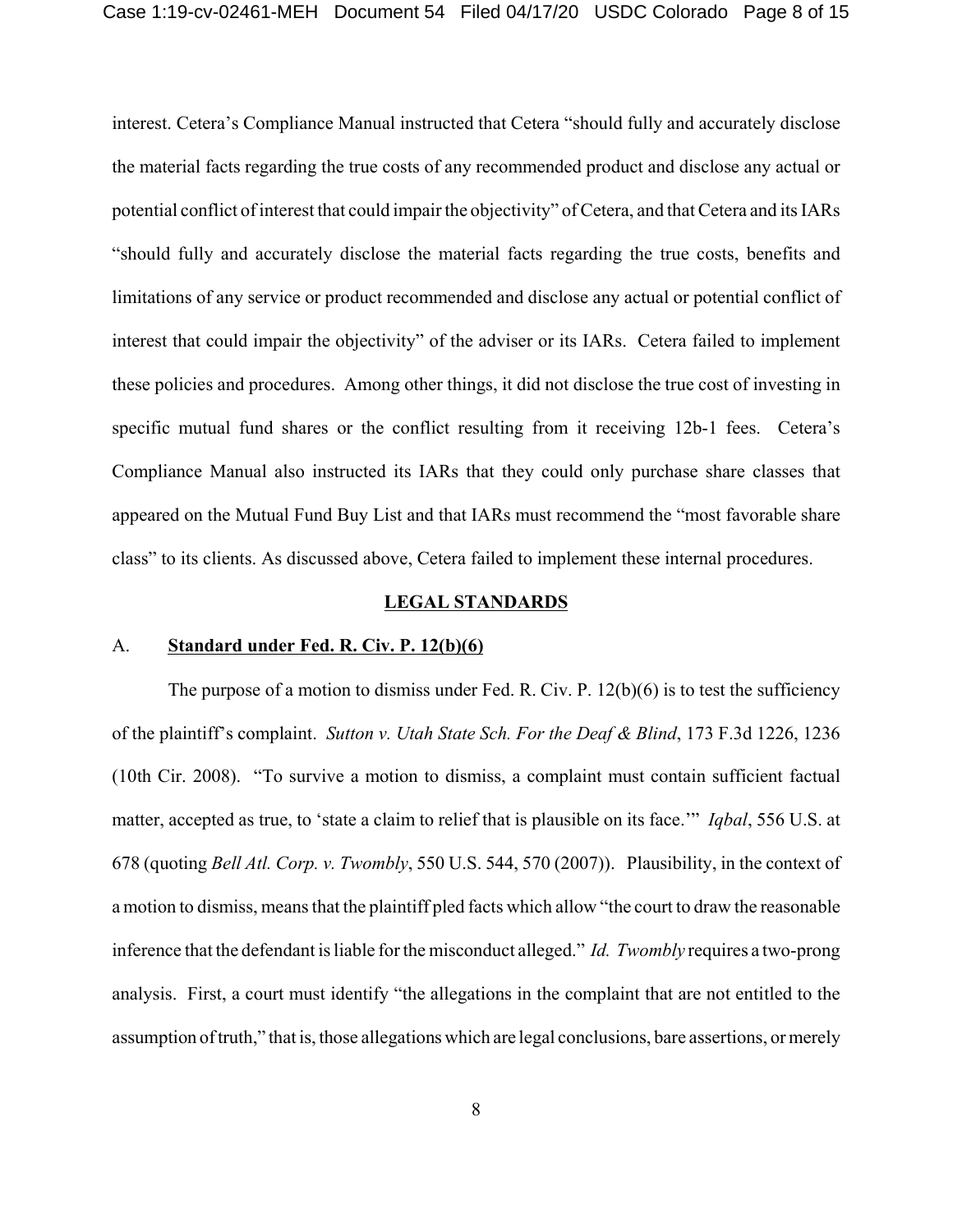conclusory. *Id.* at 680. Second, the Court must consider the factual allegations "to determine if they plausibly suggest an entitlement to relief." *Id.* at 681. If the allegations state a plausible claim for relief, such claim survives the motion to dismiss. *Id.* at 679.

Plausibility refers "'to the scope of the allegations in a complaint: if they are so general that they encompass a wide swath of conduct, much of it innocent, then the plaintiffs 'have not nudged their claims across the line from conceivable to plausible.'" *Khalik v. United Air Lines*, 671 F.3d 1188, 1191 (10th Cir. 2012) (quoting *Robbins v. Oklahoma*, 519 F.3d 1242, 1247 (10th Cir. 2008)). "The nature and specificity of the allegations required to state a plausible claim will vary based on context." *Kan. Penn Gaming, LLC v. Collins*, 656 F.3d 1210, 1215 (10th Cir. 2011). Thus, while the Rule 12(b)(6) standard does not require that a plaintiff establish a prima facie case in a complaint, the elements of each alleged cause of action may help to determine whether the plaintiff has set forth a plausible claim. *Khalik*, 671 F.3d at 1192. However, "[t]hreadbare recitals of the elements of a cause of action, supported by mere conclusory statements, do not suffice." *Iqbal*, 556 U.S. at 678. The complaint must provide "more than labels and conclusions" or merely "a formulaic recitation of the elements of a cause of action," so that "courts 'are not bound to accept as true a legal conclusion couched as a factual allegation.'" *Twombly*, 550 U.S. at 555 (quoting *Papasan v. Allain*, 478 U.S. 265, 286 (1986)). "Determining whether a complaint states a plausible claim for relief will . . . be a context-specific task that requires the reviewing court to draw on its judicial experience and common sense." *Iqbal*, 556 U.S. at 679. "[W]here the well-pleaded facts do not permit the court to infer more than the mere possibility of misconduct," the complaint has made an allegation, "but it has not shown that the pleader is entitled to relief." *Id.* (quotation marks and citation omitted).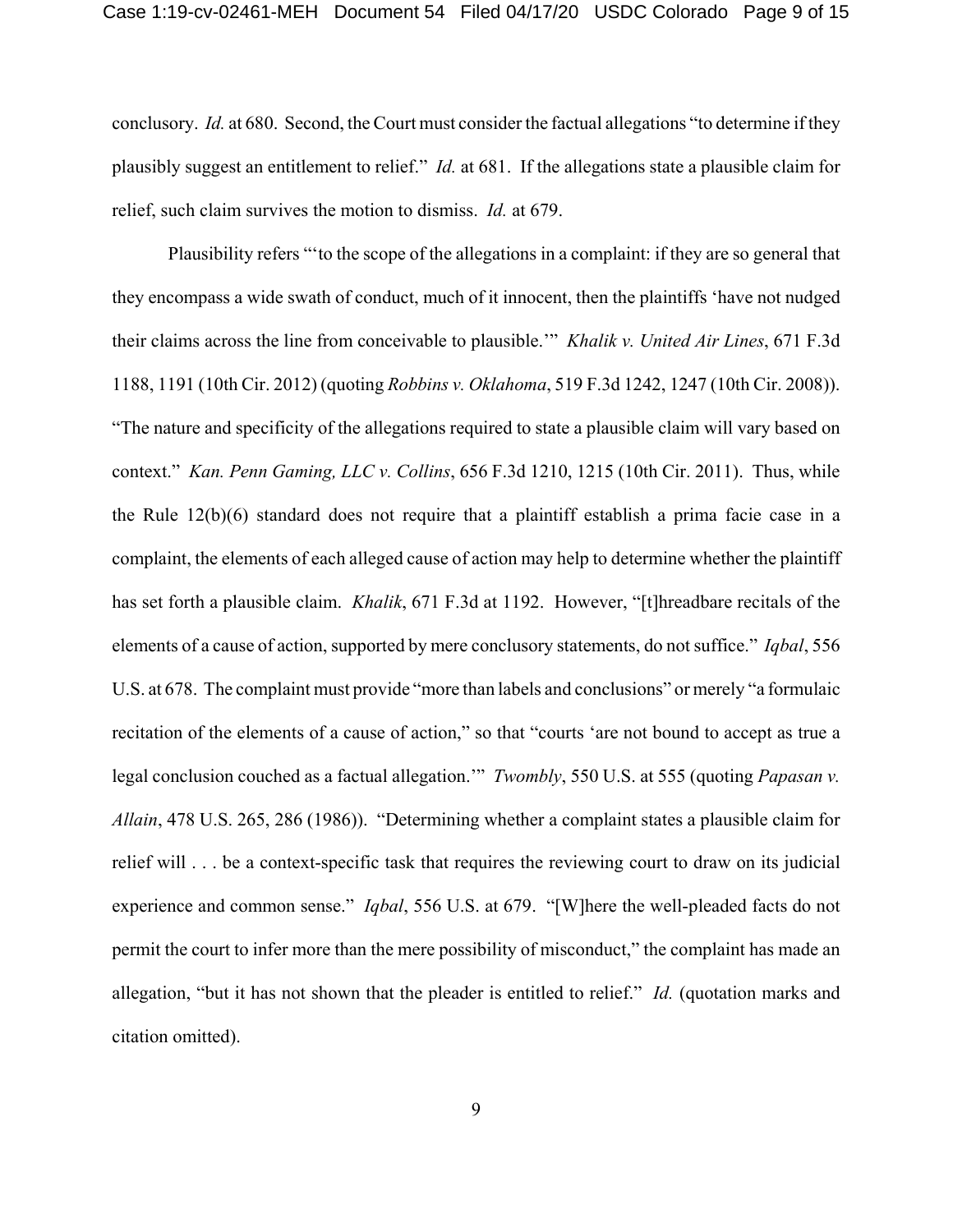#### **B. Materiality Standard**

I agree with Plaintiff concerning "[t] he general rule . . . that materiality in the context of a Section 206(2)<sup>3</sup> claim is a fact-intensive inquiry that will be left for the jury to determine." Sec. & Exch. Comm'n v. Gruss, 245 F. Supp. 3d 527, 597 (S.D.N.Y. 2017); see also Bielski v. Cabletron Sys., Inc. (In re Cabletron Sys., Inc.), 311 F.3d 11, 34 (1st Cir. 2002) ("In general, the materiality of a statement or omission is a question of fact that should normally be left to a jury rather than resolved by the court on a motion to dismiss."). On the other hand, "the ultimate issue of materiality [may be] appropriately resolved as a matter of law" when "the established omissions are so obviously important to an investor that reasonable minds cannot differ on the question of materiality." Gruss, 245 F. Supp. 3d at 597 (citations omitted). The Supreme Court has defined a "material" fact as one that, if omitted, "would have been viewed by the reasonable investor as having significantly altered the "total mix" of information made available." Basic Inc. v. Levinson, 485 U.S. 224, 231-32 (1988) (quoting *TSC Indus., Inc. v. Northway, Inc.*, 426 U.S. 438, 449 (1976)) (the standard upon which Defendants also rely). Defendants cite case authority in which a motion

 $3$ The Amended Complaint raises violations of Sections 206(2) and 206(4) of The Investment Advisers Act of 1940, 15 U.S.C. §§ 80b-6(2), 80b-6(4), and Rule 206(4)-7 thereunder, 17 C.F.R. § 275.206(4)-7.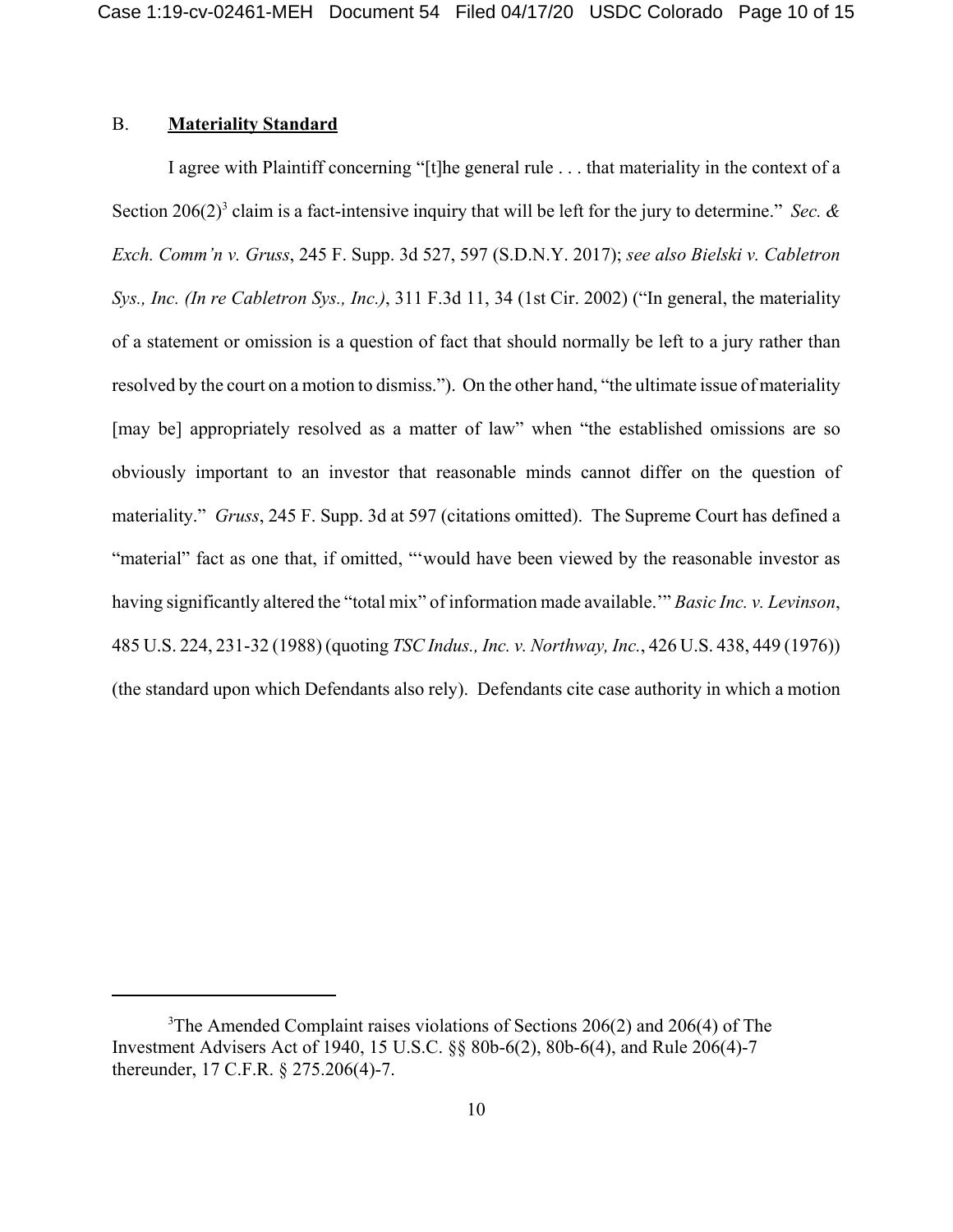to dismiss was affirmed on appeal on the basis of non-materiality of the alleged omissions.<sup>4</sup> I will keep these principles in mind as I review the sufficiency of the Amended Complaint.

#### **DISCUSSION**

Plaintiff notes several obligations that Cetera has, with which Defendants do not disagree: (1) a fiduciary obligation to its clients, *see* Mot. at 3, 19; (2) making full and frank disclosures to its clients, *see* Reply at 1; (3) revealing conflicts of interest, *see* Mot. at 22; and (4) permitting clients to render informed consent in the event of conflicts of interest, *see* Mot. at 11, Rep. at 9.

Specifically with regard to Cetera's Form ADV Brochure's advisement concerning 12b-1 fees, Plaintiff contends the disclosure's use of the word "may" ("[a]ccounts may invest in load and no-load mutual funds that may pay the firm annual distribution charges, sometimes referred to as 12(b)-1 fees"; "[t]he firm may have an incentive to promote" one program over another) was misleading, because Cetera in fact did so invest in funds that did pay the firm distribution charges, resulting in an actual conflict of interest. I do not disagree that, in isolation, Plaintiff might have difficulty in plausibly stating a violation based on these differences, but in the totality of the alleged conduct, the Amended Complaint satisfies the *Iqbal/Twombly* standard. Several cases in the last year appear to have sided with the Plaintiff on the importance of disclosing the fee-gathering activity as an actual practice rather than a hypothetical one. *See Robare Group, Ltd. v. SEC*, 922 F.3d 468,

<sup>4</sup>The Amended Complaint does not directly allege that Defendants' alleged inadequate disclosure on conflicts and other failings, if remedied, would have constituted an alteration of the total mix of information available to investors, *see Sacerdote v. New York Univ.*, No. 16-CV-6284 (KBF), 2017 WL 4736740, at \*2 (S.D.N.Y. Oct. 19, 2017) (failure to sufficiently allege an alteration of the total mix constitutes grounds for dismissal), nor does it contain a definition of materiality. However, the Amended Complaint is replete with allegations of omissions of "material" facts, and I do not believe its lack of certain terms of art justifies dismissal here.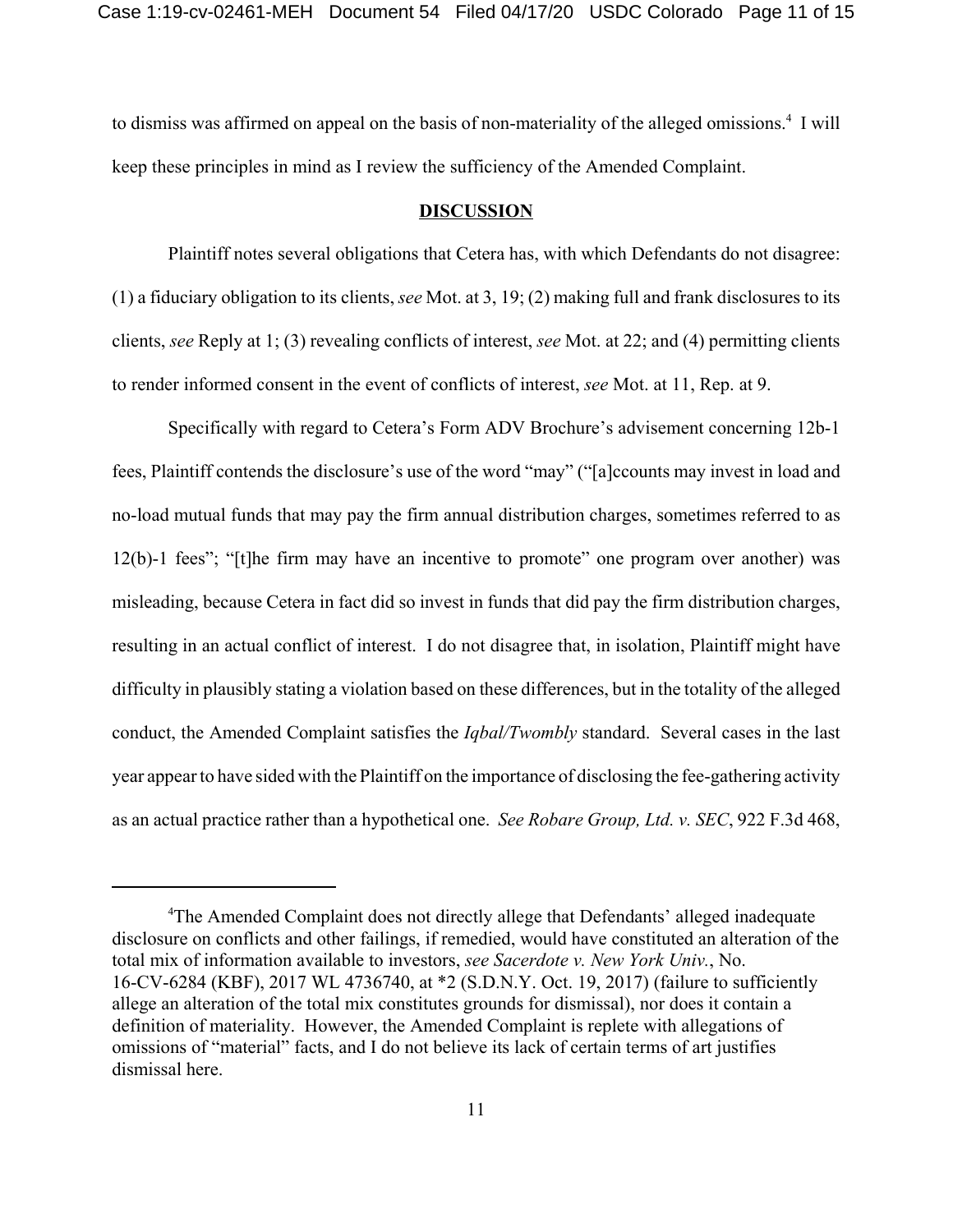472 (D.C. Cir. 2019); SEC v. Westport Capital Markets LLC, 408 F. Supp. 3d 93, 99 (D. Conn.  $2019$ ).

Defendants rely on an SEC administrative order in In the matter of Everhart Financial Group, Inc., 113 SEC Docket 1190, 2016 WL 159329 (Admin. Order Jan. 14, 2016). That case involved the SEC simultaneously bringing and settling claims, with the Order adopting the settlement. Defendants argue that in *Everhart* the SEC "tacitly acknowledged that disclosing the conflict in . . . terms [such as "may" and "could"] would not alter the total mix of information for a client." Mot. at 30. First, it is my experience that many factors go into approving a settlement that are not present in a fully litigated case; therefore, an order approving a settlement has less precedential value. Second, a tacit approval in an administrative proceeding that is focused on a settlement of a case is not substantial authority. Moreover, Plaintiff submits other SEC authority that supports a contrary conclusion.

Defendants also argue that use of the term "fund" encompasses "share classes" within that fund, while Plaintiff agues that disclosure of the various share classes, how they operate, and their respective impact on an investor's total return constitute necessary information for an investor. Without such information, Plaintiff argues, Cetera has not met its fiduciary obligation. I do believe that, again in the context of the entire Amended Complaint, disclosing the existence of share classes within a fund that have a different fee structure, and that an investor can choose among share classes, might be material information that affects the total mix of information available.

The parties next present argument concerning Cetera's fees received from the Clearing Broker. As noted above, Cetera shared with the Clearing Broker service fees based on Cetera's clients' holdings in the NTF Program. Defendants' fundamental contention is that they shared fees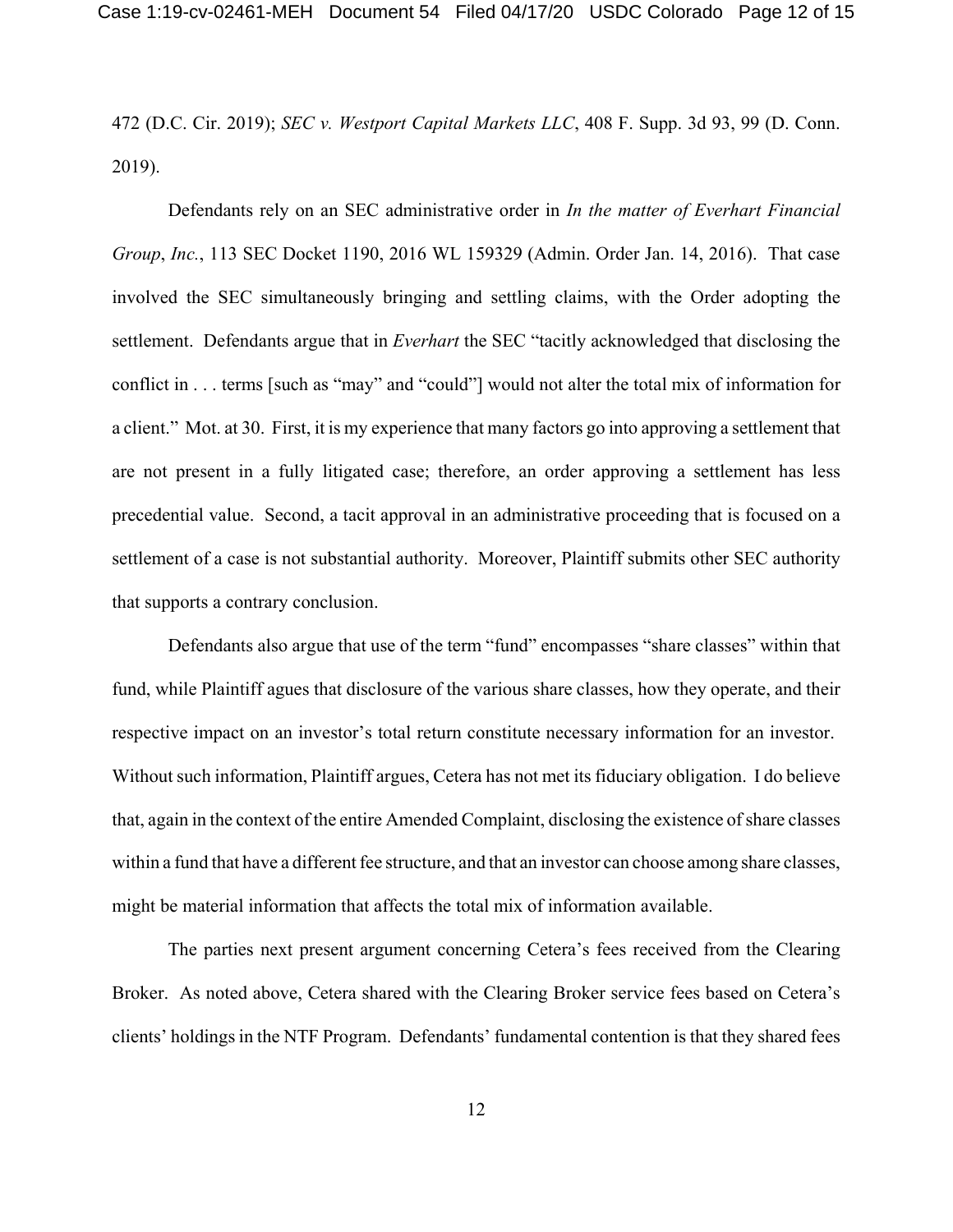for *all* mutual funds they offered, so there was no conflict because there was no material incentive to recommend one fund over another. Plaintiff argues that because of the "millions of dollars" that Defendants received in the several different types of fees associated with mutual funds (revenue sharing payments and administrative service fees), Cetera had incentive to put clients into the NTF Program as opposed to other types of investments that did not pay Cetera that level of fees. Defendants state that mutual funds are overwhelmingly popular and are "central to most individuals' investment portfolios such that the IARs would have purchased these investment products for client accounts wth or without the shared fees." Mot. at 31. Defendants rely on practical considerations that I cannot indulge in adjudicating a motion to dismiss. Their argument may be very strong on summary judgment, but for now, I may only determine the plausibility of Plaintiff's claims.

Beyond the materiality argument, Defendants assert that, in any event, the potential conflict was adequately disclosed. For this, Defendants rely on Internet web pages that no longer exist. As noted above, I will not, for this analysis, take judicial notice of such evidence, unless incorporated by reference into the Amended Complaint. Moreover, Plaintiff notes that (1) some of the Internet evidence is outside the claim period; (2) Cetera cannot prove, at this point, that its clients received such information; (3) direct disclosure obligations may not be accomplished indirectly through the Internet; and (4) even relying on the disclosures from Cetera's website, the Amended Complaint's allegations of failure to disclose would survive. As I have found above, for purposes of a 12(b)(6) motion to dismiss, Plaintiff has plausibly stated claims based on Defendants' use of terms such as "may" in the context of the totality of the allegations of the Amended Complaint. Further, Plaintiff argues that as to some fee revenue (administrative fees), Cetera made no disclosures whatsoever.

The parties also address the practice of "NTF mark ups." Plaintiff alleges Cetera directed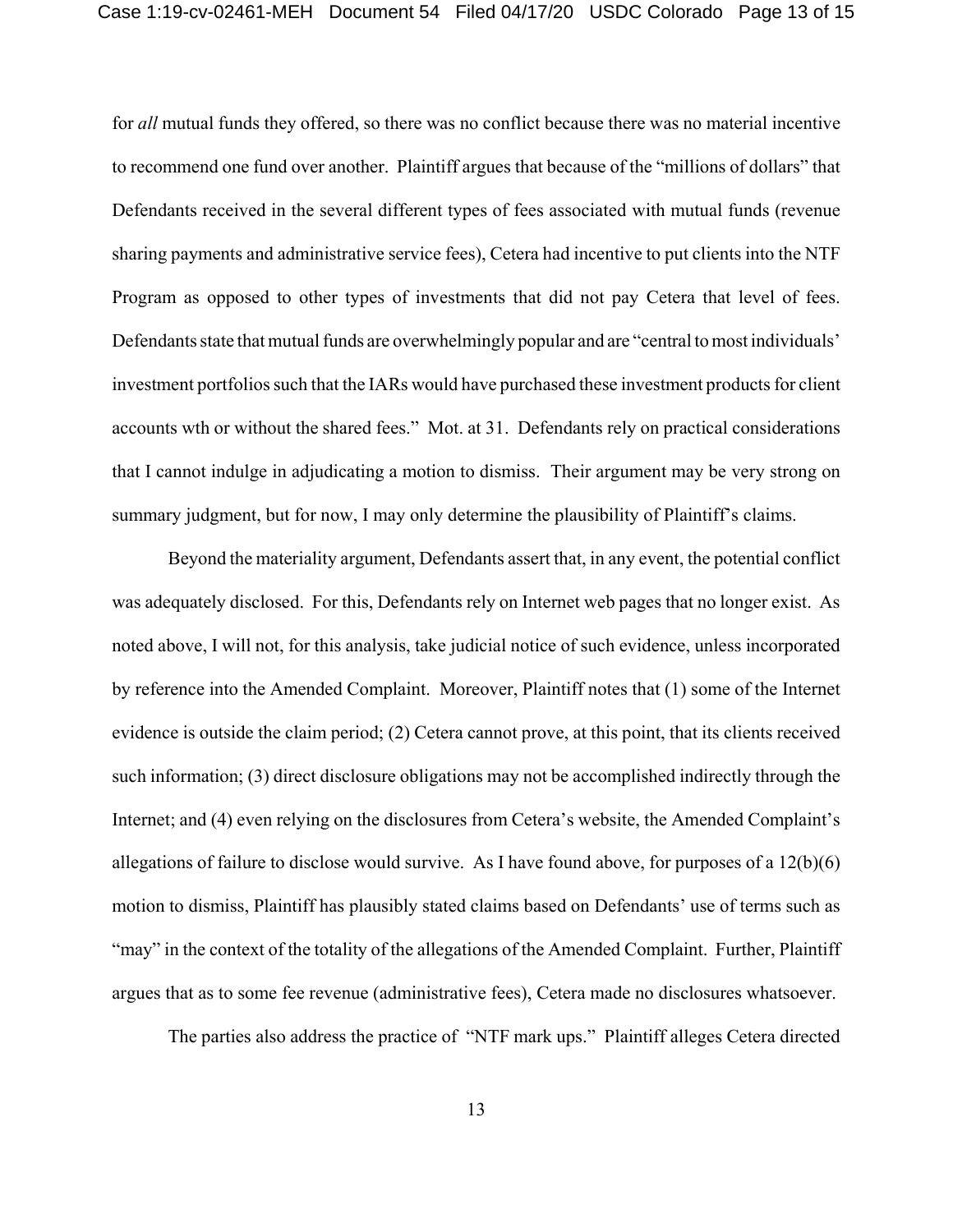the Clearing Broker to mark up the fees, received \$3.5 million in such fees, did not inform clients that fees which they thought were paid to the Clearing Broker were passed to Cetera, and did not disclose this conflict of interest. Defendants' principal argument is that they "adequately communicated the material facts necessary to allow clients to make appropriate inquiries and an informed decision." Mot. at 36. A consistent theme for Defendants' Motion to Dismiss is that information Cetera *did* provide through various means (other than directly to the investor) would permit an interested investor to discover all material facts necessary to reveal any conflict of interest. Plaintiff asserts that Defendants' obligations of direct disclosure are very specific and cannot be accomplished indirectly. I believe that is a matter that must be more fully developed than the current record and, thus, cannot be resolved in a motion to dismiss.

The last issue on the merits of the Plaintiff's claims is whether Cetera adopted and implemented written compliance policies and procedures that were reasonably designed to prevent violations of Section 206(4) of the Advisers Act. Although I believe, based on the parties' stated positions, that this may be a difficult claim to prove on the merits, because any such analysis would necessarily rely on a detailed consideration of the totality of Cetera's policies and procedures, which are not before me on this  $12(b)(6)$  record, dismissal is not appropriate.

Finally, Defendants request dismissal of the Plaintiff's claim for disgorgement. The parties agree that the issue of the SEC's right to seek disgorgement in federal court is before the United States Supreme Court, and a decision is likely to be rendered prior to this lawsuit's adjudication on the merits. For this reason, I think it prudent to deny the motion to dismiss Plaintiff's prayer for relief seeking disgorgement without prejudice and reserve that issue for a later date.